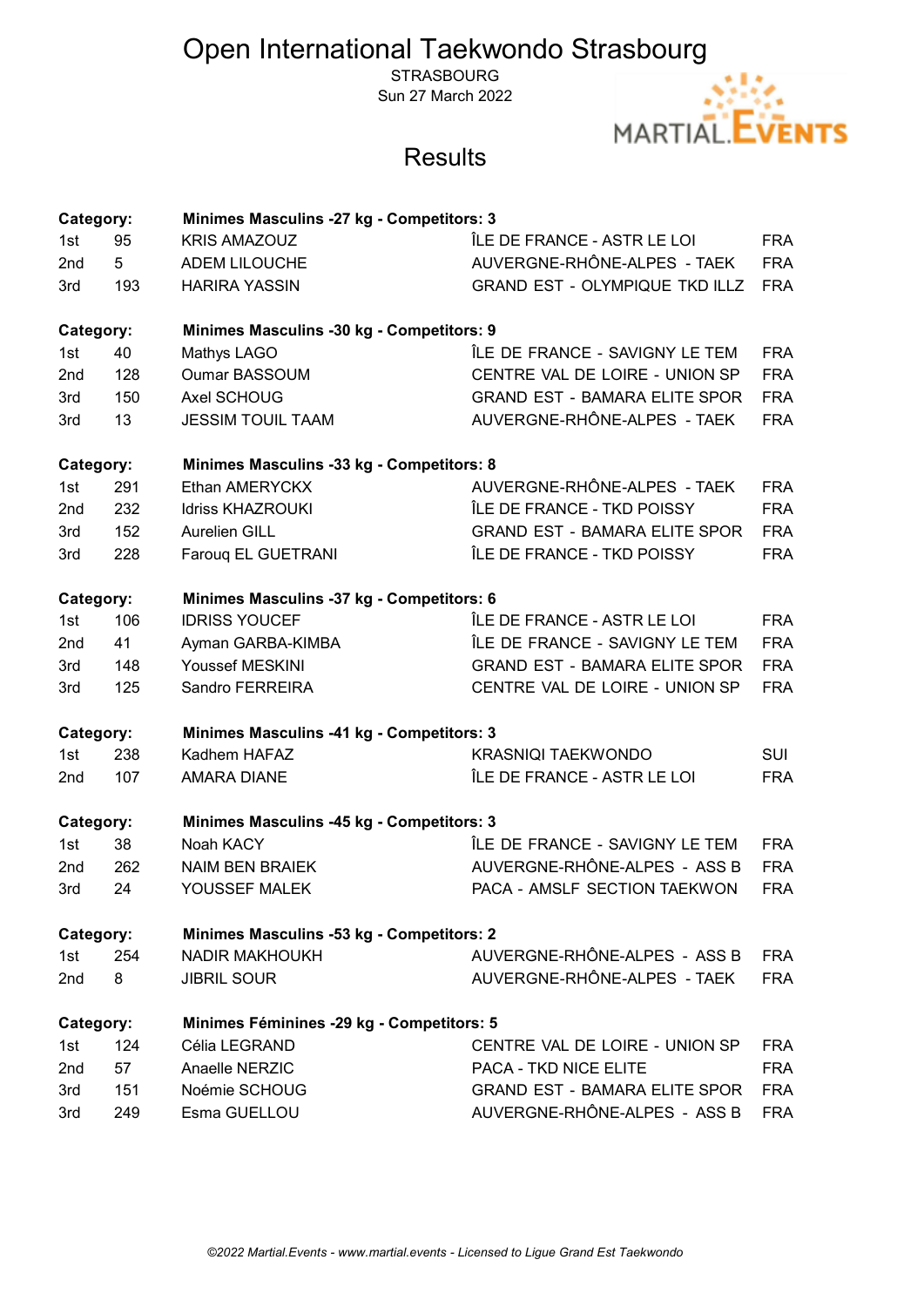**STRASBOURG** Sun 27 March 2022



| Category:                                              |     | Minimes Féminines -33 kg - Competitors: 11       |                                       |            |  |
|--------------------------------------------------------|-----|--------------------------------------------------|---------------------------------------|------------|--|
| 1st                                                    | 12  | <b>KHEIRA MEHNANA</b>                            | AUVERGNE-RHÔNE-ALPES - TAEK           | <b>FRA</b> |  |
| 2nd                                                    | 9   | LINA MENGOUCHI                                   | AUVERGNE-RHÔNE-ALPES - TAEK           | <b>FRA</b> |  |
| 3rd                                                    | 146 | Selma EL MASLOHI                                 | <b>GRAND EST - BAMARA ELITE SPOR</b>  | <b>FRA</b> |  |
| 3rd                                                    | 96  | <b>LAILA BAILLON</b>                             | ÎLE DE FRANCE - ASTR LE LOI           | <b>FRA</b> |  |
| Minimes Féminines -37 kg - Competitors: 5<br>Category: |     |                                                  |                                       |            |  |
| 1st                                                    | 22  | <b>BACHA LYLIA</b>                               | PACA - AMSLF SECTION TAEKWON          | <b>FRA</b> |  |
| 2nd                                                    | 94  | <b>EDEN AMARA</b>                                | ÎLE DE FRANCE - ASTR LE LOI           | <b>FRA</b> |  |
| 3rd                                                    | 198 | Janna RIPSAM                                     | <b>GRAND EST - OLYMPIQUE TKD ILLZ</b> | <b>FRA</b> |  |
| 3rd                                                    | 25  | <b>ALESSIA PINELLI</b>                           | PACA - AMSLF SECTION TAEKWON          | <b>FRA</b> |  |
| Minimes Féminines -41 kg - Competitors: 5<br>Category: |     |                                                  |                                       |            |  |
| 1st                                                    | 206 | assia MAAROUF                                    | CENTRE VAL DE LOIRE - ACADÉMI         | <b>FRA</b> |  |
| 2nd                                                    | 37  | Nyla NOTTE                                       | ÎLE DE FRANCE - SAVIGNY LE TEM        | <b>FRA</b> |  |
| 3rd                                                    | 118 | Sienna AYME-JOUVE                                | ÎLE DE FRANCE - ST GERMAIN PAR        | <b>FRA</b> |  |
| 3rd                                                    | 194 | <b>BOUCHOUIT DOUNYA</b>                          | <b>GRAND EST - OLYMPIQUE TKD ILLZ</b> | <b>FRA</b> |  |
| Category:                                              |     | <b>Cadets Masculins -33 kg - Competitors: 1</b>  |                                       |            |  |
| 1st                                                    | 156 | <b>Nelson DEDEGBE</b>                            | AUVERGNE-RHÔNE-ALPES - EMPI           | <b>FRA</b> |  |
| Category:                                              |     | <b>Cadets Masculins -37 kg - Competitors: 7</b>  |                                       |            |  |
| 1st                                                    | 271 | <b>ANDREAS LEPAPE</b>                            | OCCITANIE - ESPRIT TAEKWONDO          | <b>FRA</b> |  |
| 2nd                                                    | 69  | MOUHSSINE AMELHAYI                               | ÎLE DE FRANCE - ACADEMIE SPOR         | <b>FRA</b> |  |
| 3rd                                                    | 79  | mohammed MAAROUF                                 | <b>LIGUE CENTRE</b>                   | <b>FRA</b> |  |
| 3rd                                                    | 114 | Daren BADIER                                     | PACA - ALPES TAEKWONDO SPORT          | <b>FRA</b> |  |
| Category:                                              |     | <b>Cadets Masculins -41 kg - Competitors: 12</b> |                                       |            |  |
| 1st                                                    | 270 | <b>ELIOT GUARDIOLA</b>                           | OCCITANIE - ESPRIT TAEKWONDO          | <b>FRA</b> |  |
| 2nd                                                    | 256 | idriss NGAIDE                                    | AUVERGNE-RHÔNE-ALPES - ASS B          | <b>FRA</b> |  |
| 3rd                                                    | 264 | <b>Hillel AZAMOUM</b>                            | PACA - BERRE TAEKWONDO ASSO           | <b>FRA</b> |  |
| 3rd                                                    | 45  | Enzo GIUDICE                                     | OCCITANIE - TAEKWONDO COLUM           | <b>FRA</b> |  |
| Category:                                              |     | <b>Cadets Masculins -45 kg - Competitors: 3</b>  |                                       |            |  |
| 1st                                                    | 244 | Theo SCHÜRG                                      | TAEKWONDO AXEL MÜLLER                 | <b>GER</b> |  |
| 2nd                                                    | 284 | Matthieu BULOT                                   | <b>ANTONY TKD</b>                     | <b>FRA</b> |  |
| 3rd                                                    | 113 | Paul JOST                                        | ALSACE - ASS TKD DE SCHILTIGHE        | <b>FRA</b> |  |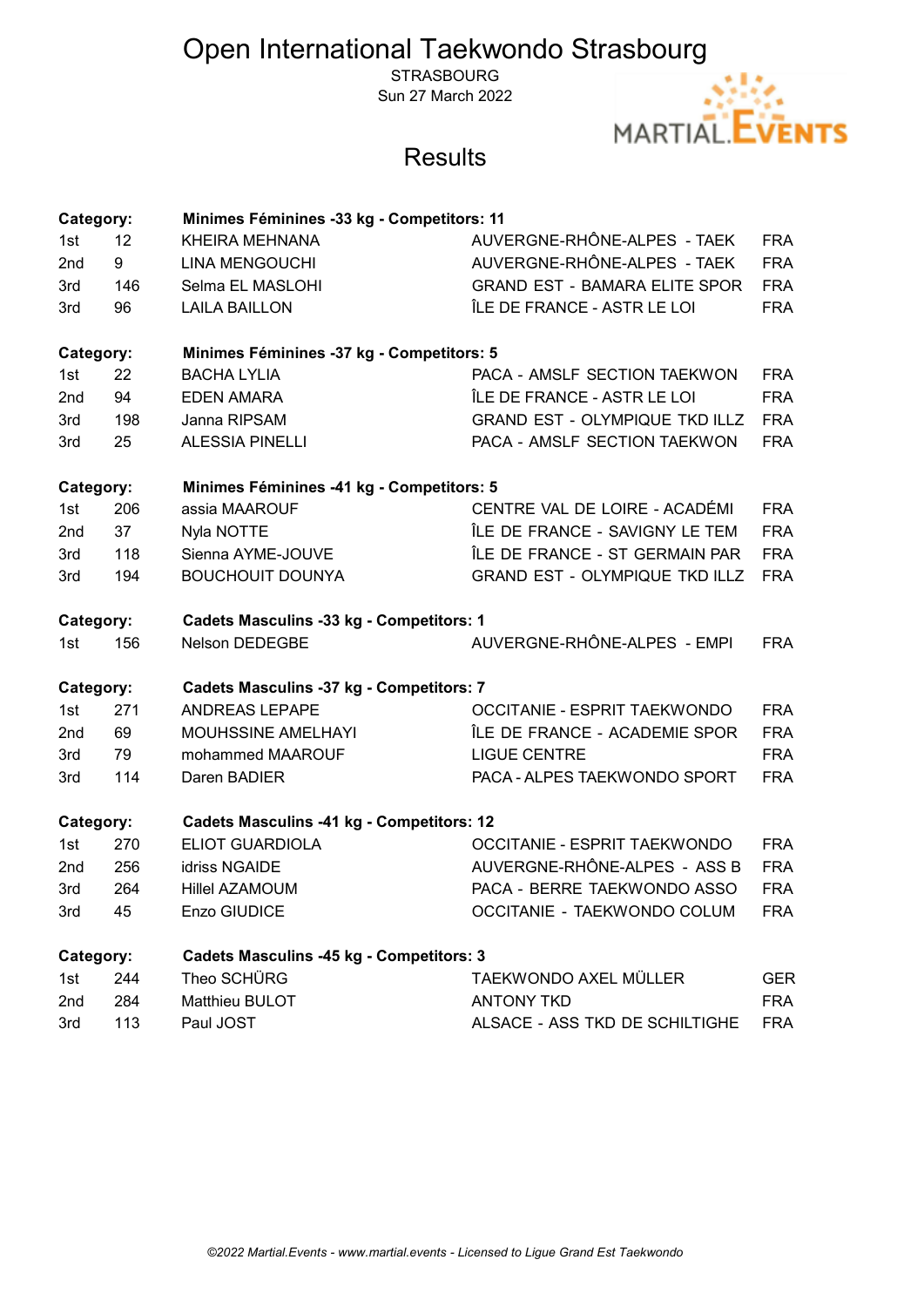**STRASBOURG** Sun 27 March 2022



| Category:                                                    |     | <b>Cadets Masculins -49 kg - Competitors: 4</b> |                                       |            |
|--------------------------------------------------------------|-----|-------------------------------------------------|---------------------------------------|------------|
| 1st                                                          | 183 | Sofiane SLIMANI                                 | <b>GRAND EST - EUROMETROPOLE S</b>    | <b>FRA</b> |
| 2nd                                                          | 212 | <b>Bourhalla NOUR</b>                           | <b>TAEKWONDO RIVIERA VEVEY</b>        | <b>SUI</b> |
| 3rd                                                          | 62  | <b>TAZKA MOUSSA</b>                             | ÎLE DE FRANCE - ACADEMIE SPOR         | <b>FRA</b> |
| 3rd                                                          | 275 | Timéo TRAN-VAN                                  | <b>GRAND EST - MJC BLODESHEIM</b>     | <b>FRA</b> |
| Category:                                                    |     | <b>Cadets Masculins -53 kg - Competitors: 5</b> |                                       |            |
| 1st                                                          | 287 | Nolhan ROSEMOND                                 | <b>ANTONY TKD</b>                     | <b>FRA</b> |
| 2nd                                                          | 26  | <b>Ribel MERZOUG</b>                            | AUVERGNE-RHÔNE-ALPES - LYON           | <b>FRA</b> |
| 3rd                                                          | 215 | Suliyan GUILLET                                 | TAEKWONDO RIVIERA VEVEY               | <b>SUI</b> |
| 3rd                                                          | 211 | Adem AZEMI                                      | TAEKWONDO RIVIERA VEVEY               | <b>SUI</b> |
| Category:<br><b>Cadets Masculins -57 kg - Competitors: 4</b> |     |                                                 |                                       |            |
| 1st                                                          | 173 | steven LY                                       | AUVERGNE-RHÔNE-ALPES - TAEK           | <b>FRA</b> |
| 2nd                                                          | 167 | <b>Fares BELMEHEL</b>                           | ÎLE DE FRANCE - TKD CLUB DE JOI       | <b>FRA</b> |
| 3rd                                                          | 103 | <b>Issac N'DIANE</b>                            | ÎLE DE FRANCE - ASTR LE LOI           | <b>FRA</b> |
| 3rd                                                          | 235 | Denzel NTJONO                                   | ÎLE DE FRANCE - TKD POISSY            | <b>FRA</b> |
| Category:                                                    |     | <b>Cadets Masculins -61 kg - Competitors: 2</b> |                                       |            |
| 1st                                                          | 261 | <b>MEHDI LAIDI</b>                              | AUVERGNE-RHÔNE-ALPES - ASS B          | <b>FRA</b> |
| 2nd                                                          | 191 | <b>MAMOU AHMED</b>                              | <b>GRAND EST - OLYMPIQUE TKD ILLZ</b> | <b>FRA</b> |
| Category:                                                    |     | <b>Cadets Masculins +65kg - Competitors: 1</b>  |                                       |            |
| 1st                                                          | 74  | <b>Islam CHAIRA</b>                             | <b>LIGUE CENTRE</b>                   | <b>FRA</b> |
| Category:                                                    |     | Cadets Féminines -37 kg - Competitors: 2        |                                       |            |
| 1st                                                          | 136 | LILOU GAMEL-CABALOU                             | OCCITANIE - FROUZINS ATHLETIC         | <b>FRA</b> |
| 2nd                                                          | 101 | Alaa MOKRANI                                    | ÎLE DE FRANCE - ASTR LE LOI           | <b>FRA</b> |
| Category:                                                    |     | Cadets Féminines -41 kg - Competitors: 5        |                                       |            |
| 1st                                                          | 123 | Maëlle YEMBI                                    | CENTRE VAL DE LOIRE - UNION SP        | <b>FRA</b> |
| 2nd                                                          | 44  | Nina GIUDICE-MAHE                               | OCCITANIE - TAEKWONDO COLUM           | <b>FRA</b> |
| 3rd                                                          | 149 | Angelina SANCHEZ                                | <b>GRAND EST - BAMARA ELITE SPOR</b>  | <b>FRA</b> |
| 3rd                                                          | 133 | Aliya AHIL                                      | BOURGOGNE - TAEKWONDO CLUB            | <b>FRA</b> |
| Category:                                                    |     | Cadets Féminines -44 kg - Competitors: 4        |                                       |            |
| 1st                                                          | 131 | Yelyzaveta KRAMARENKO                           | CENTRE VAL DE LOIRE - UNION SP        | <b>FRA</b> |
| 2nd                                                          | 137 | <b>LISEA BRUNET</b>                             | <b>OCCITANIE - FROUZINS ATHLETIC</b>  | <b>FRA</b> |
| 3rd                                                          | 98  | <b>MEGTIT CHERIFA</b>                           | ÎLE DE FRANCE - ASTR LE LOI           | <b>FRA</b> |
| 3rd                                                          | 86  | Segmedina HODZIC                                | AUVERGNE-RHÔNE-ALPES - TAEK           | <b>FRA</b> |